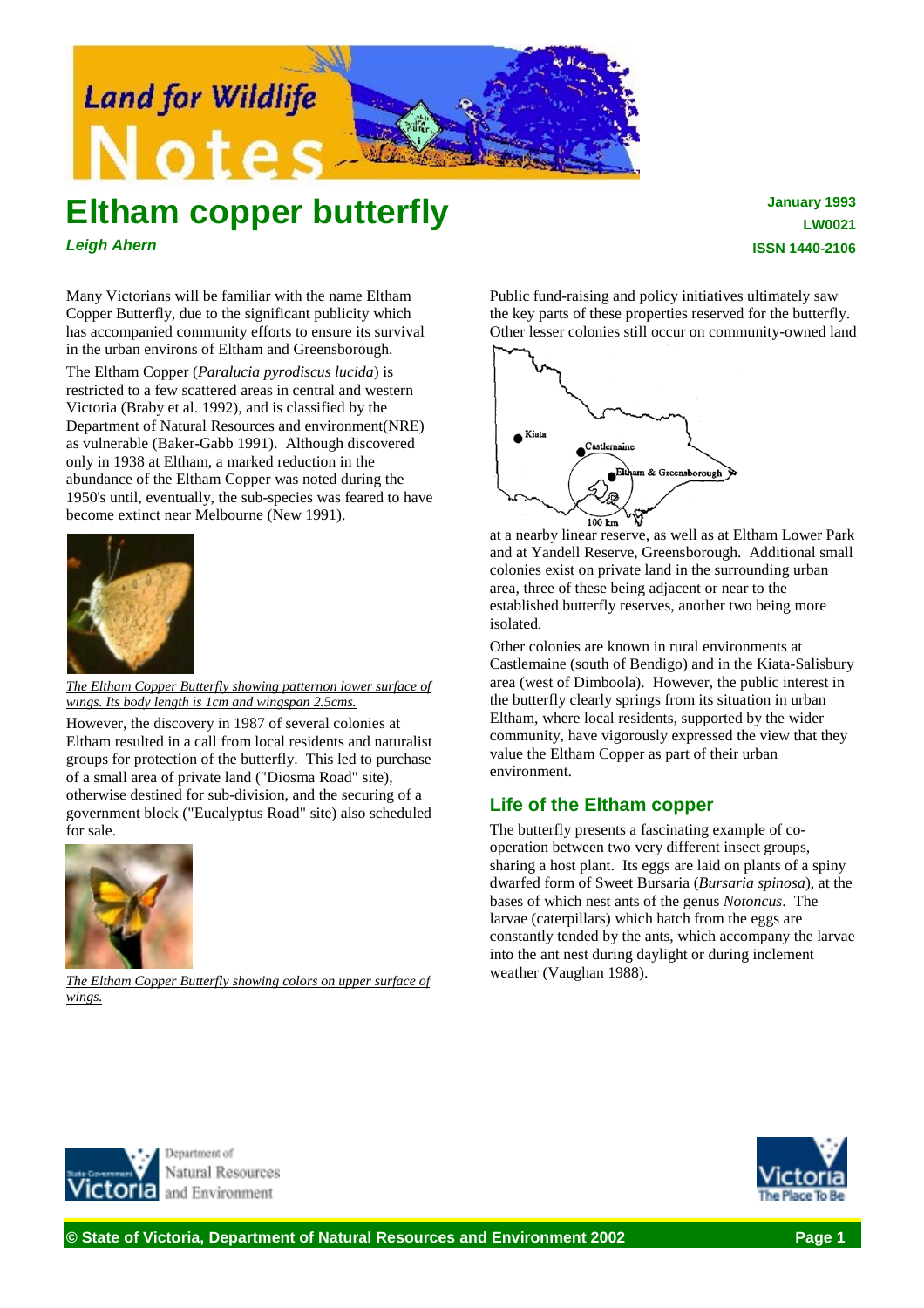

*Sweet* Bursaria*, food plant of the Eltham Copper larva, and source of nectar for the butterfly, is easily recognised by its purse-like seed capsules.*

The larva obtains both shelter and protection from the ants, while the ants probably harvest sugar and amino acid secretions from the larva. Larvae pupate in or near the ant nest, with adult emergence occurring from about late November to mid-January at Eltham. The adults feed on nectar of *Bursaria* flowers, and that of other species such as *Hakea spp*. A second wave of emergence occurs during March-April, possibly reflecting a December egg-laying. Alternatively, this second generation may overwinter as larvae until the next season, depending upon vegetation and climatic conditions during the summer months (Vaughan 1988).



*Eggs of the Eltham Copper Butterfly laid near the base of a Sweet Bursaria plant a few centimetres above the ant nest. They may also be deposited amongst leaf litter*.



*At night ants Notoncus enormis attend an Eltham Copper larva feeding on Sweet Bursaria.*

The largest colony at Eltham, occupying only a few hundred square metres, contained 300-500 larvae when estimated directly by nocturnal counts. Adult Eltham Coppers are fast flyers, defending a territory of perhaps

20m radius and, although small, are exquisitely marked, with the male hind-wing bearing a distinctively sharp patch of bright copper scales (Vaughan 1988).

### **Benefits of butterflies to landholders**

Landholders living in and around the haunts of the Eltham Copper may be interested to learn not only what they can do to benefit the butterfly, but what benefits they themselves might experience.

The continued presence of natural vegetation and specialised native butterfly species, such as the Eltham Copper, helps to reassure residents that urbanization and pollution have not overshadowed the natural features of the local environment. This perception can enhance the quality of urban community life. NRE has been advised by the Real Estate Institute of Victoria (REIV), as well as by individual agents, that it can also improve property values. The REIV considers that flora and fauna conservation on a property "is often relied upon as a positive benefit, adding value to that particular property asset" (DCE, 1991). Grace (1988), in a socioeconomic valuation focussing on the Eltham Copper, argued that a 10% increase in market values of properties near Eltham Copper Butterfly colonies within 11 months of their discovery was due to "some positive force unique to Eltham area", not simply to market forces. Grace suggests this force to be the "proximity to areas of tranquillity and environmental significance".

Butterfly conservation has other potential spin-offs. The retention of butterfly reserves on sites otherwise destined for development may effectively reduce future pollution and congestion from traffic and people, even though the reserves might themselves attract numerous visitors. Intangible benefits include satisfaction for local residents in living close to, and having access to, wildlife areas, and knowing that their children will also have this option. Vicarious consumers (remote supporters of the butterfly's conservation) may also derive satisfaction and, clearly, the growing scarcity of natural bushland within Melbourne's suburbs works to enhance this satisfaction (Grace 1988).

The natural history of the Eltham Copper Butterfly also has great educational potential. Few people are unimpressed by the delicate and complex relationship between the butterflies, the ants, and the foodplants. The fact that local residents, with a little effort, can host this fascinating life-cycle on their own private land provides the community with a potential bonus of experience, awareness and prestige.

#### **Our outlook and future management**

While much effort and funding has been expended to attain the current level of protection, the long-term survival of the "urban" Eltham Copper population is still considered highly dependent upon the adequacy of existing buffers around colonies and the ultimate effect of proximity to urban housing developments (New 1991).

New (1991) suggests that an increasing emphasis on wildlife resources in people's gardening practices, at the expense of neatness, is likely to accordingly influence